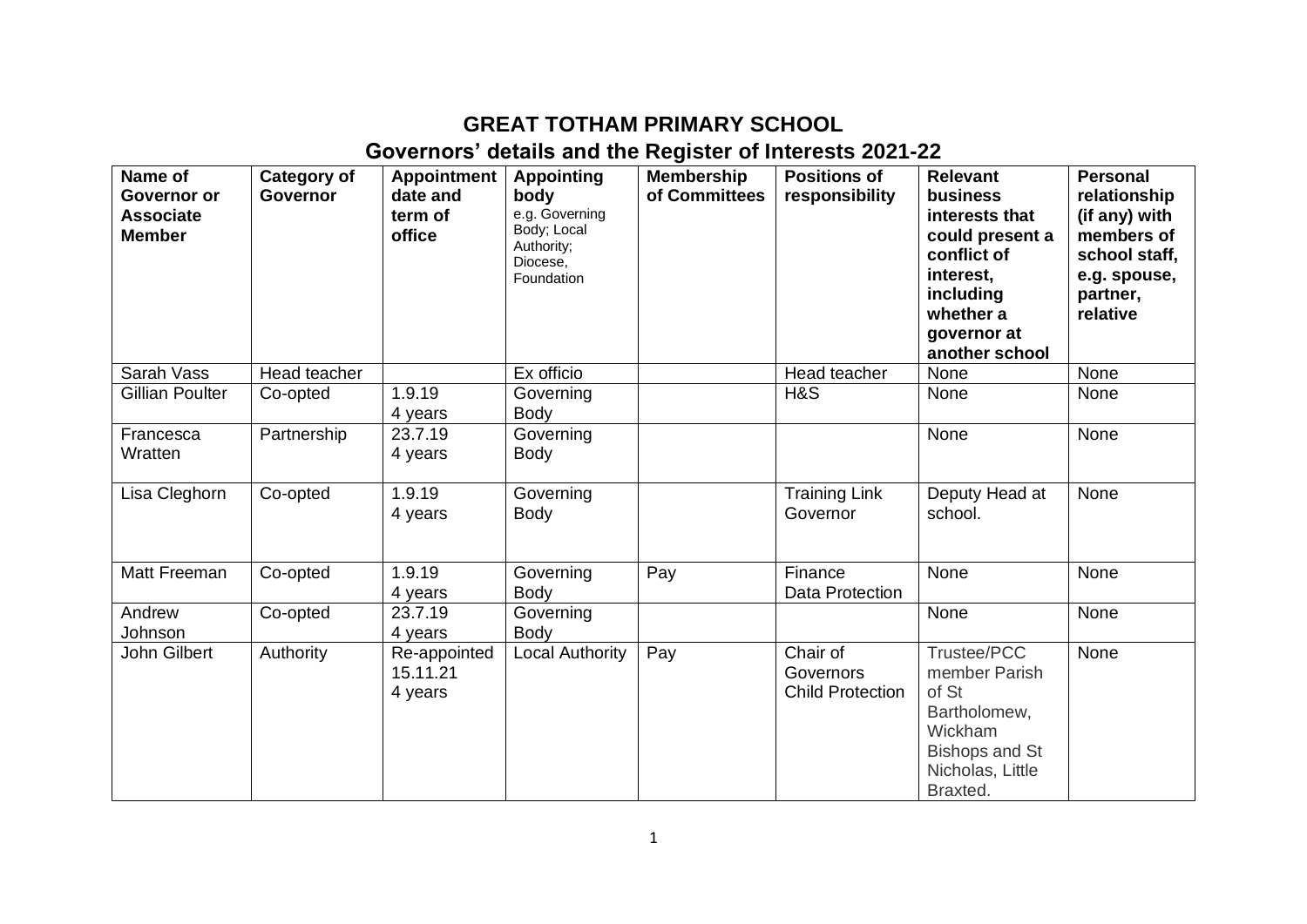| Name of<br>Governor or<br><b>Associate</b><br><b>Member</b> | <b>Category of</b><br><b>Governor</b> | <b>Appointment</b><br>date and<br>term of<br>office | <b>Appointing</b><br>body<br>e.g. Governing<br>Body; Local<br>Authority;<br>Diocese,<br>Foundation | <b>Membership</b><br>of Committees | <b>Positions of</b><br>responsibility | <b>Relevant</b><br><b>business</b><br>interests that<br>could present a<br>conflict of<br>interest,<br>including<br>whether a<br>governor at<br>another school                                                                                                                             | <b>Personal</b><br>relationship<br>(if any) with<br>members of<br>school staff,<br>e.g. spouse,<br>partner,<br>relative |
|-------------------------------------------------------------|---------------------------------------|-----------------------------------------------------|----------------------------------------------------------------------------------------------------|------------------------------------|---------------------------------------|--------------------------------------------------------------------------------------------------------------------------------------------------------------------------------------------------------------------------------------------------------------------------------------------|-------------------------------------------------------------------------------------------------------------------------|
| Joe Williams                                                | Co-opted                              | 23.7.19<br>4 years                                  | Governing<br><b>Body</b>                                                                           |                                    |                                       | <b>None</b>                                                                                                                                                                                                                                                                                | None                                                                                                                    |
| Amy Glover                                                  | Staff                                 | 1.9.19<br>4 years                                   | Elected                                                                                            |                                    |                                       | Teacher at<br>school                                                                                                                                                                                                                                                                       | None                                                                                                                    |
| Tim Woods                                                   | Partnership                           | 8.12.17<br>4 years                                  | Governing<br><b>Body</b>                                                                           | Pay                                | Vice Chair of<br>Governors            | Trustee on The<br>Eveleigh Link<br>Academy Trust.<br>Wife is Deputy<br>Head at Purleigh<br>School.                                                                                                                                                                                         | None                                                                                                                    |
| Joanne Batley                                               | Associate<br>Member                   | 19.10.18<br>4 years                                 | Governing<br><b>Body</b>                                                                           |                                    |                                       | <b>Compact Storage</b><br>Ltd. Harling<br><b>Fabrications Ltd</b><br>Jeet Ltd<br>Euro workplace<br>Ltd.<br>Harling<br>Fabrications Ltd.<br><b>Trustee Witham</b><br><b>Public Hall Trust</b><br>Ltd. Contracts<br>offered for the<br>supply of goods<br>to the school -<br>school lockers. | None                                                                                                                    |